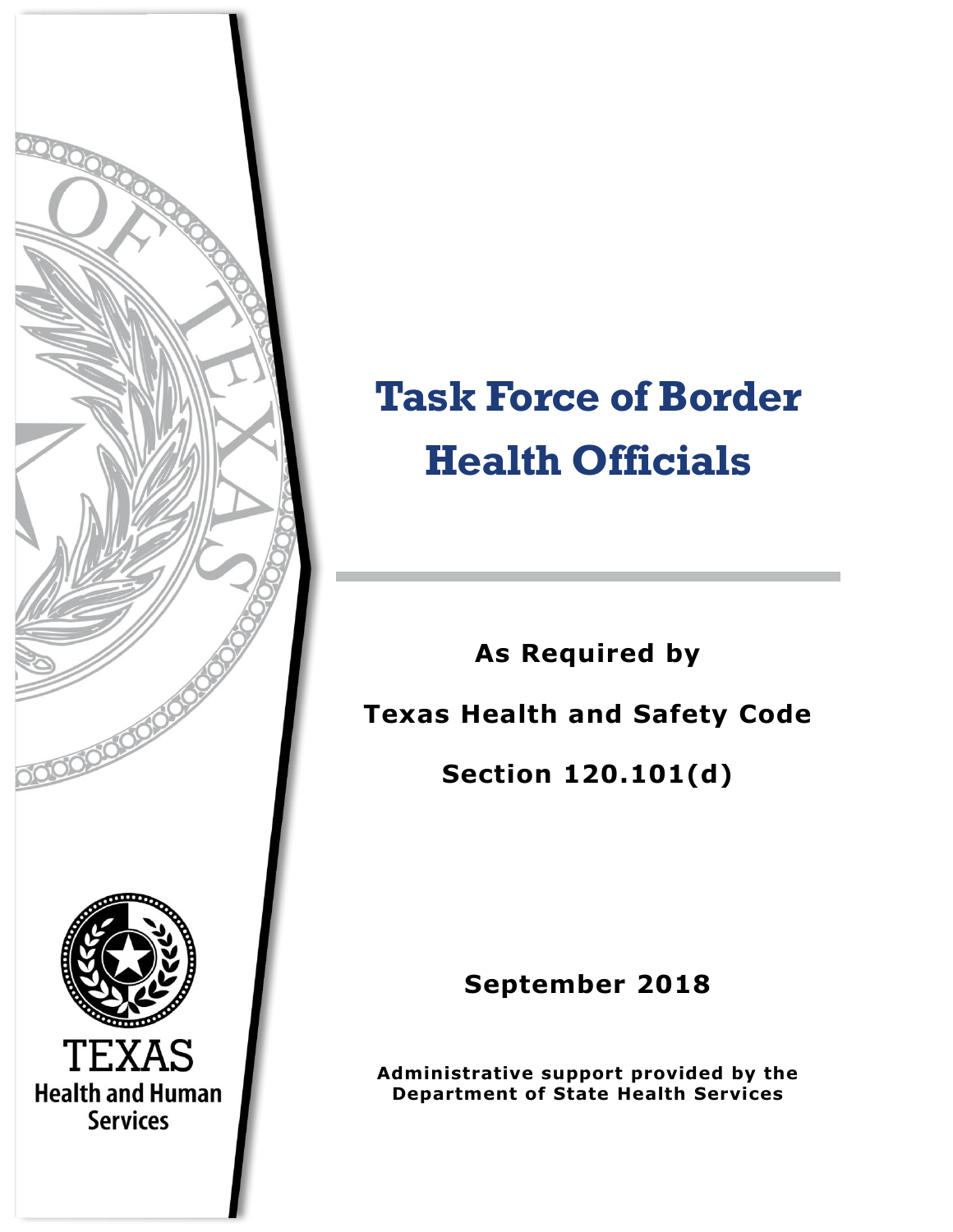# **Table of Contents**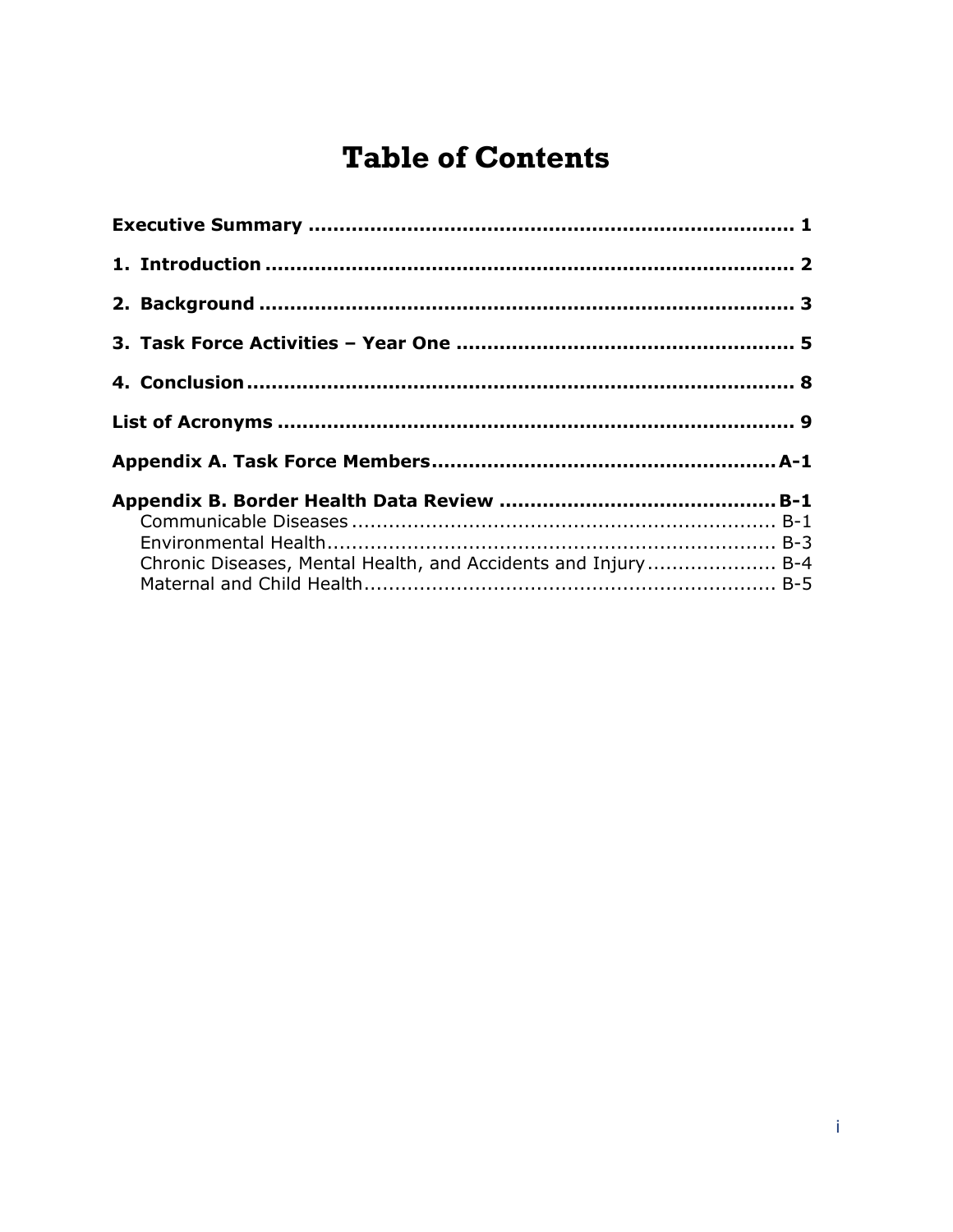## <span id="page-2-0"></span>**Executive Summary**

[Texas Health and Safety Code Section 120](https://statutes.capitol.texas.gov/Docs/HS/htm/HS.120.htm) establishes the Task Force of Border Health Officials (Task Force) to advise the Department of State Health Services (DSHS) related to health problems, conditions, challenges, and needs of the population in the border region. Section 120.101(d) requires that the Health and Human Services Commission (HHS) Executive commissioner submit a report detailing the actions taken by the Task Force not later than September 1 of each even-numbered year.

This report describes Task Force actions taken in its inaugural year beginning September 2017. The 12-member Task Force is comprised of seven border health directors from each county and municipality in the border region that has a sistercity with Mexico; three DSHS Public Health Regional Directors appointed by the Commissioner; and two ex-officio non-voting legislative members appointed by the Lieutenant Governor and the Speaker of the House of Representatives.

The Task Force is required to meet at least quarterly and submit a recommendations report to the DSHS Commissioner for the short-term and longterm border plan by November 1 of each of the even-numbered year. In this first year, the Task Force has completed strategic planning and reviewed border health data that led to the formation of five border health workgroups, as follows:

- Border Public Health Infrastructure
- Communicable Diseases
- Environmental Health
- Chronic Diseases
- Maternal and Child Health

Within the five workgroup areas, the Task Force has developed problem statements and improvement theories that will serve as the basis for its recommendations report, due by November 1 of each even-numbered year, related to major public health issues affecting the border region.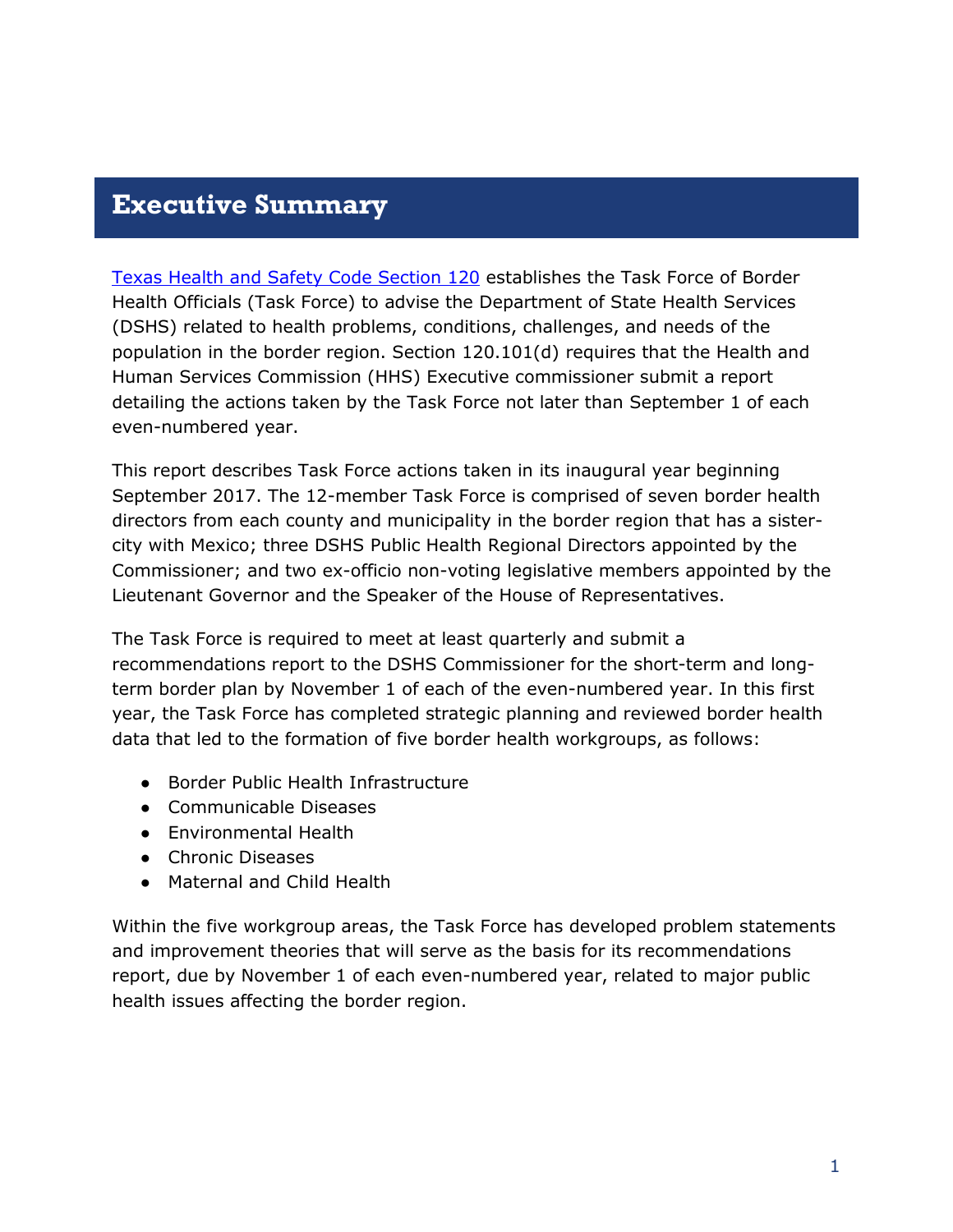# <span id="page-3-0"></span>**1.Introduction**

The Task Force of Border Health Officials (Task Force) was created by Senate Bill 1680, 85<sup>th</sup> Legislature, Regular Session, 2017, and is codified in Texas Health and [Safety Code Section 120.](https://statutes.capitol.texas.gov/Docs/HS/htm/HS.120.htm) The Task Force was established as an advisory body to address public health issues that affect residents living in the Texas-Mexico border region. The Task Force is specifically charged with advising DSHS on major border health priorities, including access to health care services, public health infrastructure, disease surveillance, disease control and prevention, and collaboration with local, regional, and state officials on both sides of the border.

The Task Force is comprised of ten voting and two non-voting members (Appendix A). Seven voting members are defined in the enabling statute as health directors from each county and municipality in the border region that has a sister-city with Mexico. As authorized in SB 1680, the DSHS Commissioner named three DSHS Public Health Regional Directors, as voting members, to ensure representation for rural border counties without local health departments. The Task Force also includes two ex-officio non-voting legislative members appointed by the Lieutenant Governor and the Speaker of the House of Representatives.

Required duties of the Task Force legislation include the following:

- The HHS Executive Commissioner shall submit a report detailing the actions taken by the Task Force not later than September 1 of each even-numbered year.
- The Task Force is required to meet at least quarterly. The Task Force shall submit a Recommendations Report to the DSHS Commissioner for short-term and long-term border plans by November 1 of each even-numbered year.

The activities and actions related to the Task Force thus far include:

- Appointment of the Chair and Vice-Chair by the Commissioner.
- Development of vision and mission statements and approval by bylaws.
- Formation of five Border Health Workgroups to define problem statements.
- Task Force meetings held December 11, 2017, February 7, 2018, April 13, 2018, and June 27-28, 2018 (and will meet next September 5-6, 2018).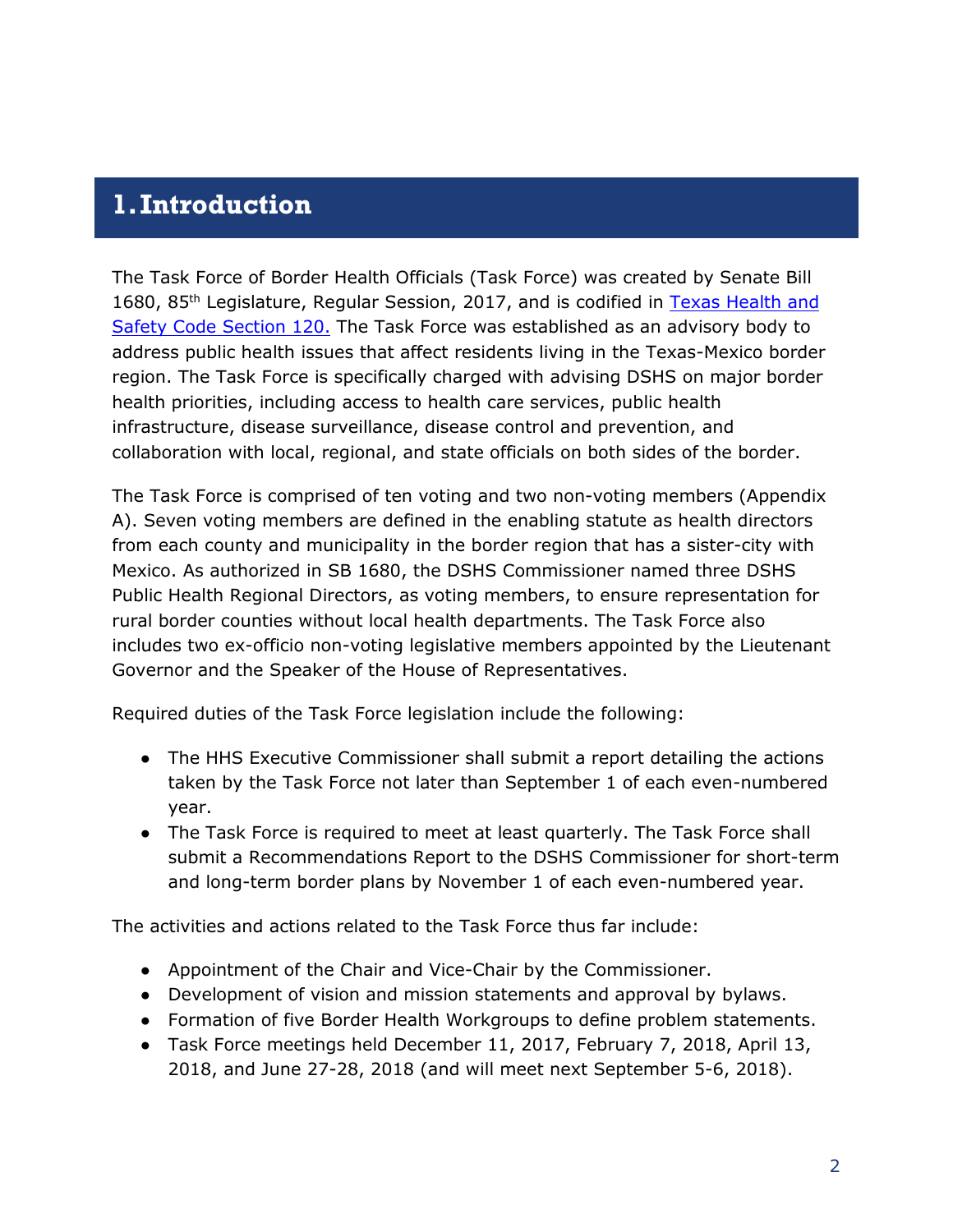# <span id="page-4-0"></span>**2.Background**

-

The Task Force of Border Health Officials (Task Force) was created by Senate Bill 1680 and defines the "border region" as the area consisting of the counties immediately adjacent to the international boundary between the United States and Mexico. The Texas border region stretches 1,254 miles from the Gulf of Mexico to El Paso, Texas, and includes eight sister communities along the border between Brownville-Matamoros and El Paso-Ciudad Juarez. Two tribal nations are located in the border region, resulting in tri-national communities around the Kickapoo Traditional Tribe of Texas near Eagle Pass and the Ysleta del Sur Pueblo in El Paso.

The Texas border is one of the busiest international boundaries in the world, with a current population of nearly 3 million on the Texas side<sup>1</sup>. Most border residents are Latino/Hispanic (88.2 percent), compared to only 31.4 percent of Texas non-border residents<sup>2</sup>. The Texas border region is characterized by high rates of poverty (27.8 percent of the Texas border population is in poverty<sup>3</sup>) and low levels of health

 $1$  The total population of the border counties was calculated from the county-level Vintage 2017 population estimates. U.S. Census Bureau, Population Division. Annual Estimates of the Resident Population by Sex, Race, and Hispanic Origin for the United States, States, and Counties: July 1, 2017. [https://www.census.gov/data/tables/2017/demo/popest/counties](https://www.census.gov/data/tables/2017/demo/popest/counties-detail.html)[detail.html.](https://www.census.gov/data/tables/2017/demo/popest/counties-detail.html) Released June 2018. Accessed July 10, 2018.

 $2$  The percent of population with Hispanic ethnicity was calculated from the total population and population of Hispanic ethnicity fields in the county-level Vintage 2017 population estimates. U.S. Census Bureau, Population Division. Annual Estimates of the Resident Population by Sex, Race, and Hispanic Origin for the United States, States, and Counties: July 1, 2017. [https://www.census.gov/data/tables/2017/demo/popest/counties-detail.html.](https://www.census.gov/data/tables/2017/demo/popest/counties-detail.html) Released June 2018. Accessed July 10, 2018.

 $3$  The estimate of people of all ages in poverty in border counties was tabulated from county-level poverty estimates. U.S. Census Bureau, Small Area Income and Poverty Estimates (SAIPE) Program. 2016 Poverty and Median Household Income Estimates - Counties, States, and National, Released November 2017. The denominators for the percent in poverty calculations were obtained from the U.S. Census Bureau, Small Area Income and Poverty Estimates (SAIPE) Program. Estimated Population in Poverty Universe. Released November 2017. Both SAIPE data fields are available from

[https://www.census.gov/data/datasets/2016/demo/saipe/2016-state-and-county.html.](https://www.census.gov/data/datasets/2016/demo/saipe/2016-state-and-county.html) Accessed July 10, 2018.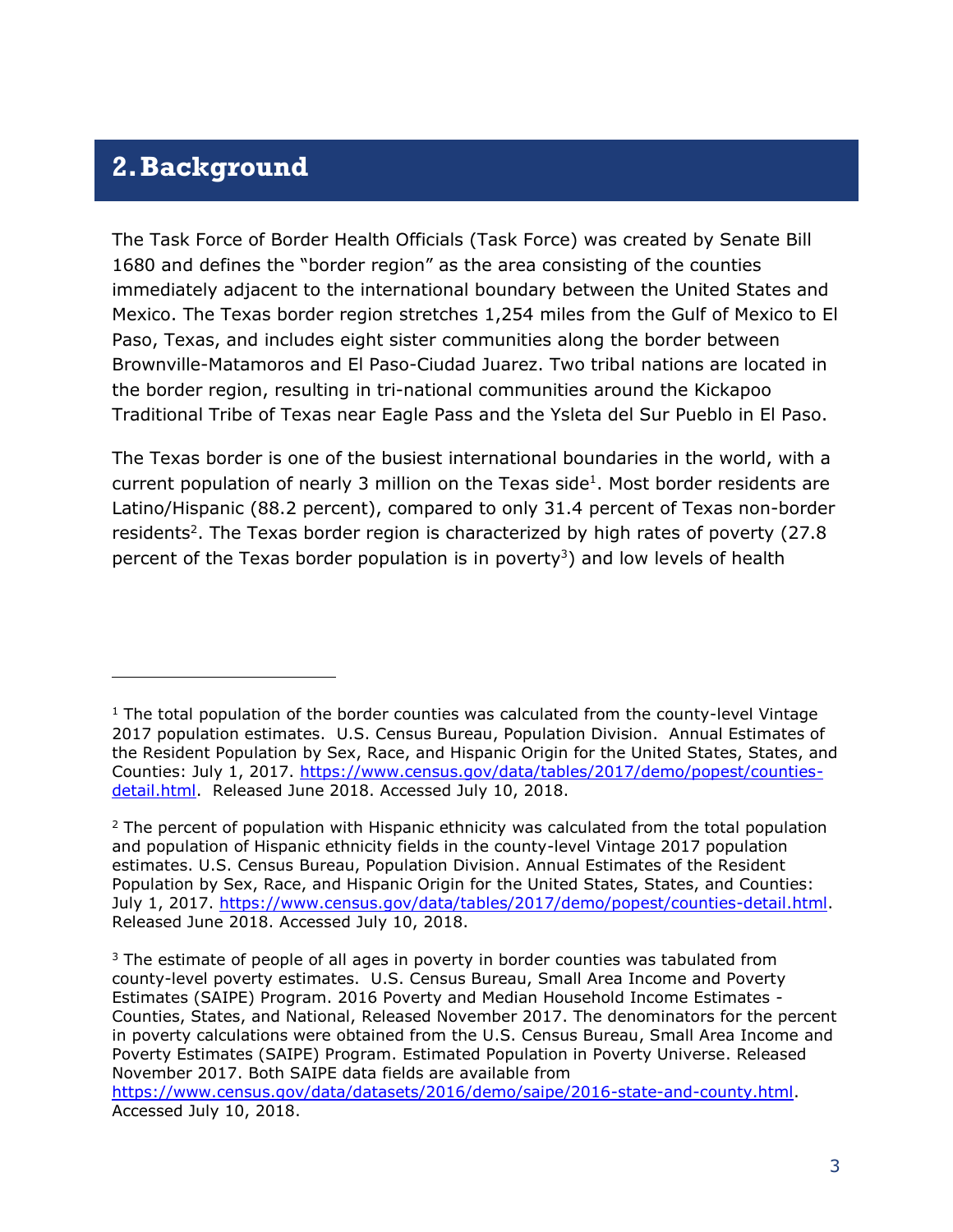insurance coverage (34.6 percent of border adults ages 18-64 have no health insurance coverage<sup>4</sup>).

The Texas border is disproportionately affected by obesity, diabetes mellitus, certain contagious diseases like tuberculosis, and additional public health concerns. The Texas border faces multiple challenges, including limited access to primary, preventive, and specialty care. A review of selected border health data is presented in Appendix B.

j

<sup>4</sup> The Percent uninsured among adults 18-64 years old in border counties was calculated from county-level estimates. U.S. Census Bureau, 2016 Small Area Health Insurance Estimates (SAHIE) using the American Community Survey (ACS). [https://www.census.gov/data/datasets/time-series/demo/sahie/estimates-acs.html,](https://www.census.gov/data/datasets/time-series/demo/sahie/estimates-acs.html) Released February 9, 2018. Accessed July 10, 2018.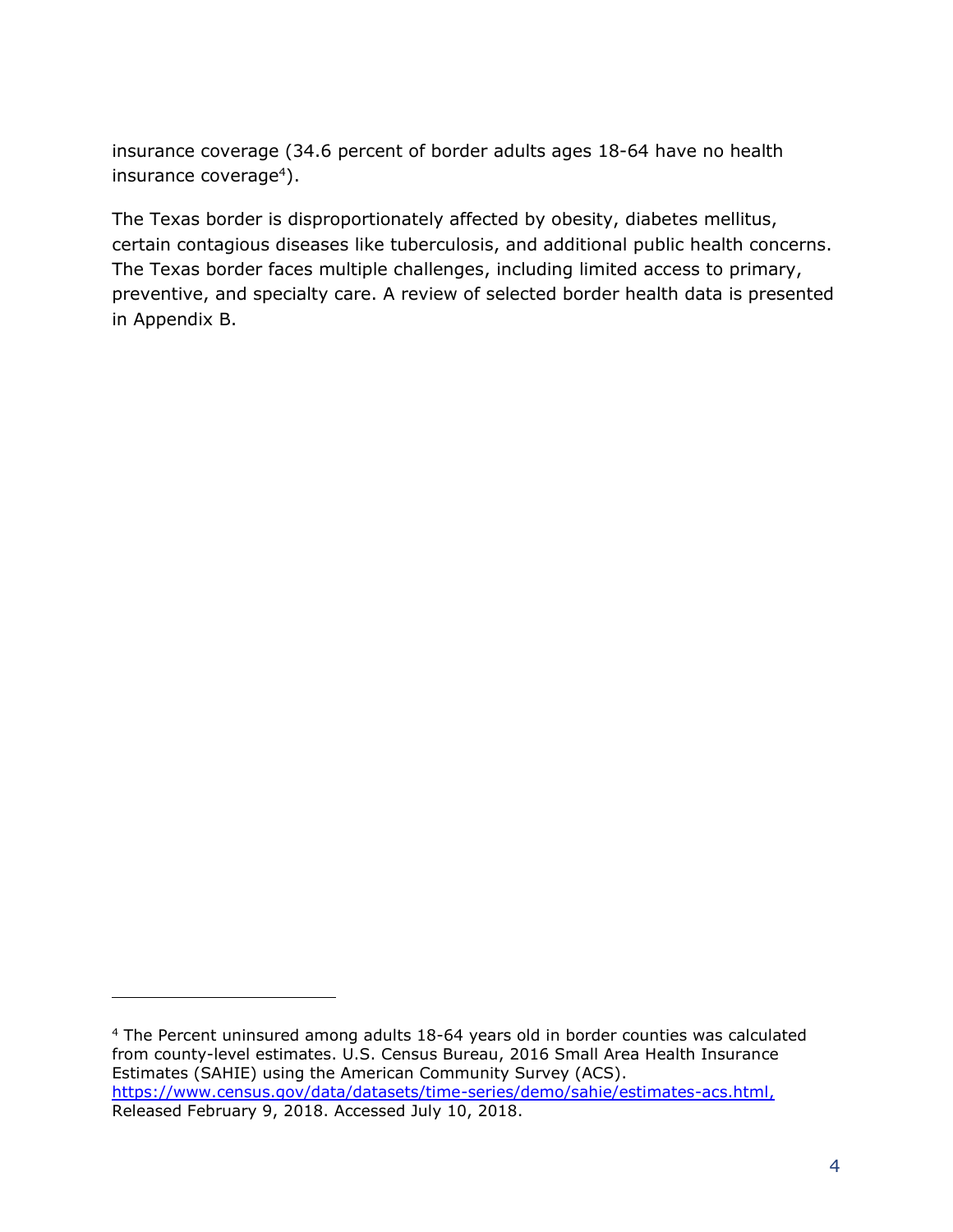# <span id="page-6-0"></span>**3.Task Force Activities – Year One**

#### **Task Force Meeting Dates and Attendance of Members**

| <b>Date</b>       | <b>Attendance</b>                                                             | Quorum     |
|-------------------|-------------------------------------------------------------------------------|------------|
| December 11, 2017 | Eleven of twelve members participated in person                               | Yes        |
| February 7, 2018  | Ten of twelve members participated in person                                  | Yes        |
| April 13, 2018    | Eight of twelve members participated in person<br>and one via conference call | <b>Yes</b> |
| June 27-28, 2018  | Ten of twelve members participated in person<br>and one via conference call   | Yes        |

#### **Description of Task Force Actions**

The Task Force held its initial meeting on December 11, 2017, and focused on establishing roles, responsibilities, and a work plan. The Commissioner of Health had previously appointed the Task Force Chair and Vice-Chair. Task Force members received information on code of conduct, ethics, quorum, conflict of interest and open meeting requirements. One of the first actions undertaken was drafting of the Task Force by-laws. Members also initiated listing of public health priorities for the border region.

The second Task Force meeting occurred February 7, 2018. The Task Force approved meeting minutes of the initial meeting and reviewed the draft by-laws. The meeting included a strategic planning session and the Task Force established break-out groups to develop vision and mission statements. DSHS presented an overview of border health data.

The third Task Force meeting took place on April 13, 2018. The Task Force revised and approved by-laws, as well as meeting minutes from the previous meeting. The work groups presented prospective mission and vision statements and they were approved unanimously, as follows:

Vision: A Healthy and Equitable Border Community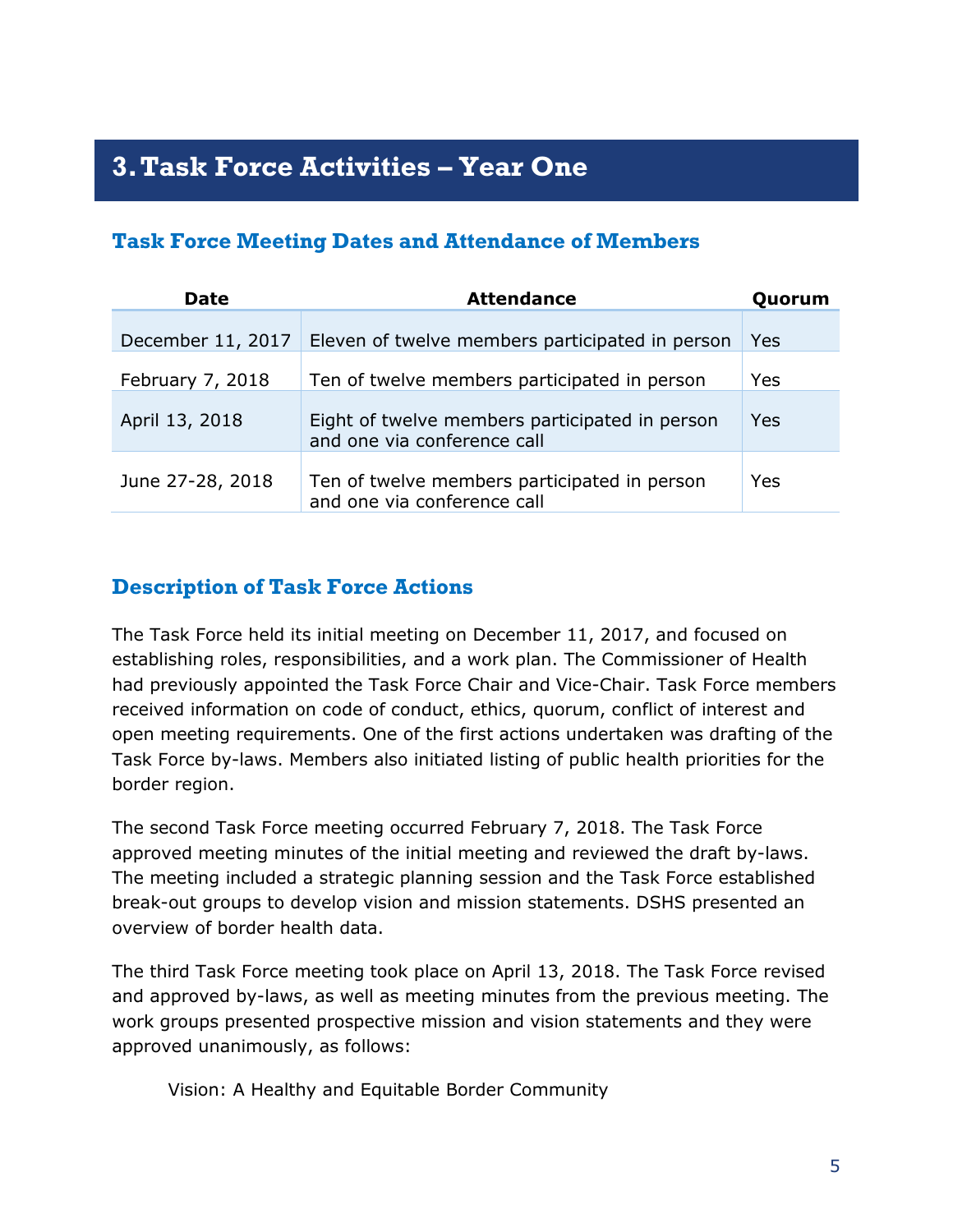Mission: To identify and raise awareness of health issues impacting border communities and establish policy priorities to enhance border public health, creating a healthy binational community.

The Task Force members culminated planning efforts by prioritizing and grouping principle border health topics and creating five principal Work Groups, as follows:

- Border Public Health Infrastructure
- Communicable Diseases
- Environmental Health
- Chronic Diseases
- Maternal and Child Health

The fourth Task Force meeting was held on June 27-28, 2018. The Task Force approved meeting minutes from the April meeting and considered preliminary Work Group problem statements. In addition, the Task Force learned more information about the Public Health Funding and Policy Committee.

## **Anticipated Activities of the Task Force for 2018**

The five Task Force Workgroups continue to finalize problem statements and draft short and long-term recommendations for the report to the DSHS Commissioner, due by November 1, 2018, and each even-numbered year thereafter.

A summary of the Workgroup areas with corresponding priority problem statement sub-topics are presented below:

- 1. Border Public Health Infrastructure
	- a. Public health laboratory capabilities (human and vector testing)
	- b. Consideration of the Texas border as distinct public health region
	- c. Representation of border health officials on state committees and other policy setting groups
- 2. Communicable Diseases
	- a. Tuberculosis
	- b. Immunization (Vaccine preventable disease)
	- c. STDs/HIV
- 3. Environmental Health
	- a. Vector control and sanitation
	- b. Food/waterborne diseases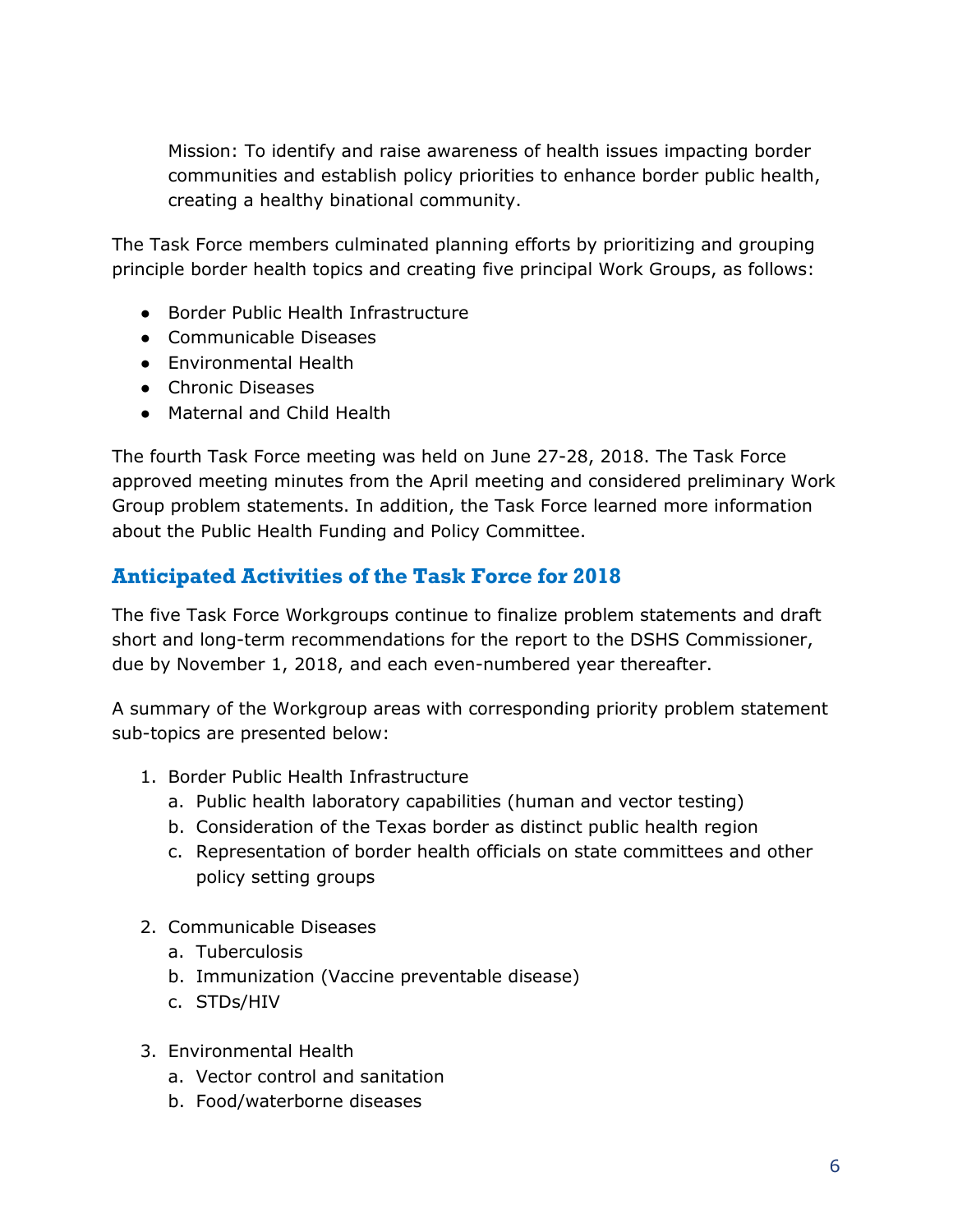- c. Water/wastewater infrastructure
- d. Solid waste disposal
- 4. Chronic disease
	- a. Diabetes
	- b. Hypertension
	- c. Obesity
	- d. Cancer
- 5. Maternal and Child Health
	- a. Access to care and funding flexibility
	- b. Teen pregnancy/repeat teen pregnancy
	- c. Continuity of clinical and mental health support for women in post-partum and intra-conception period

## **Task Force Costs**

The only costs associated with the Task Force were related to DSHS administrative support regarding meeting preparation, planning, research and data collection and follow-up support.

These costs were borne by existing staff performing these additional duties.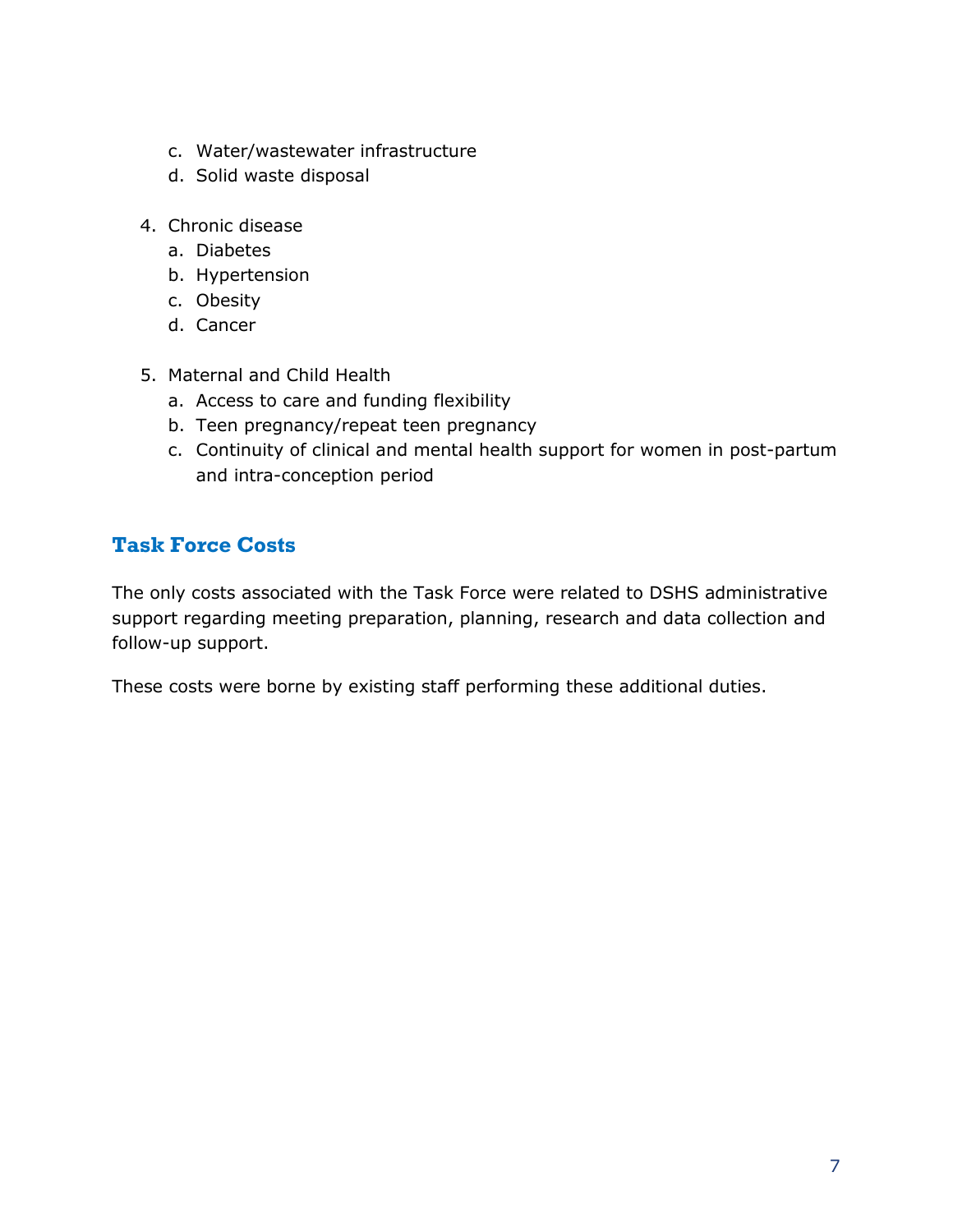# <span id="page-9-0"></span>**4.Conclusion**

The Task Force has reviewed public health data and issues affecting Texas border residents and continues to work to develop a recommendations report for short and long-term plans for submission to the Commissioner by November 1, 2018.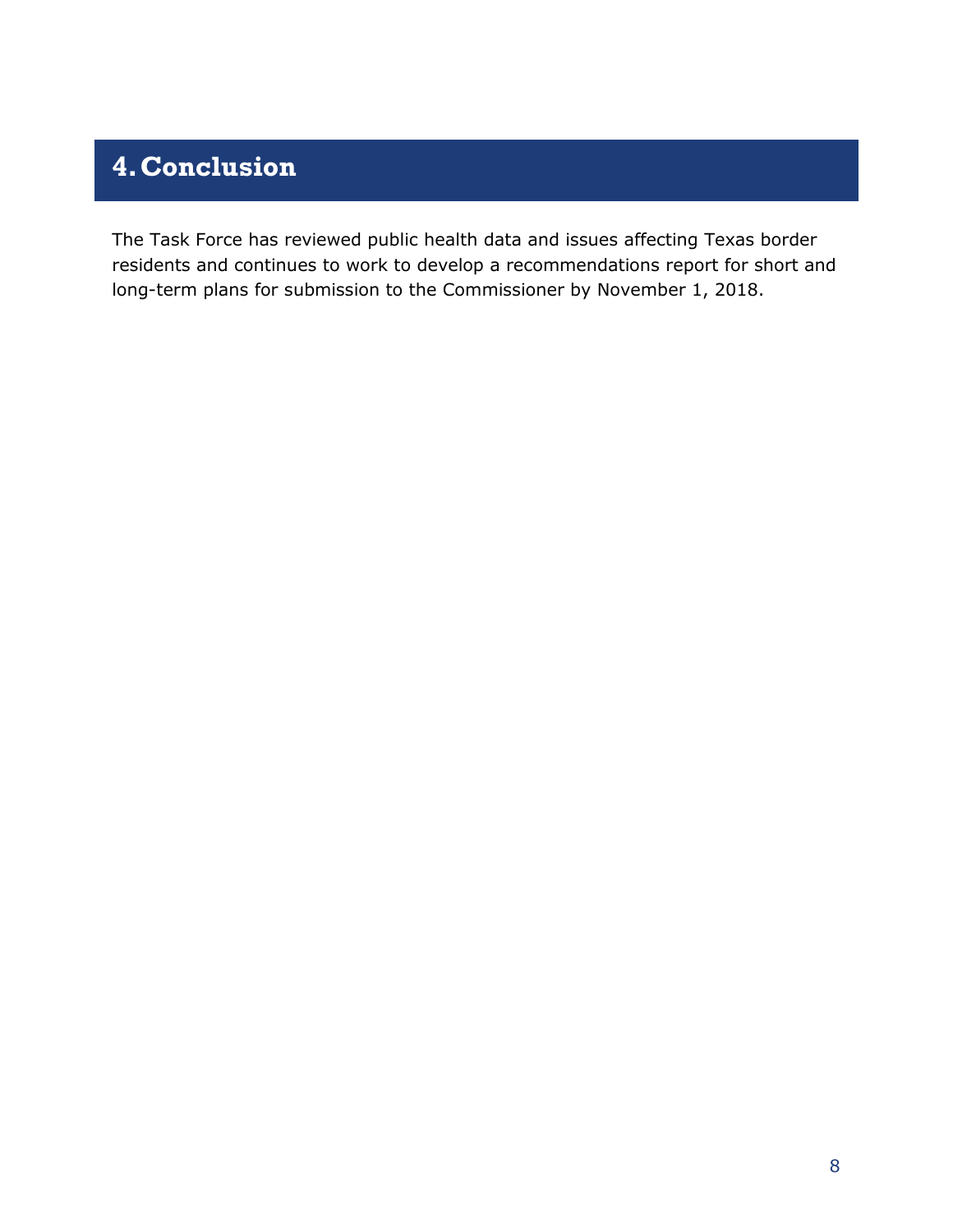# **List of Acronyms**

<span id="page-10-0"></span>

| <b>Acronym</b> | <b>Full Name</b>                    |
|----------------|-------------------------------------|
| <b>DSHS</b>    | Department of State Health Services |
| <b>HHS</b>     | Health and Human Services System    |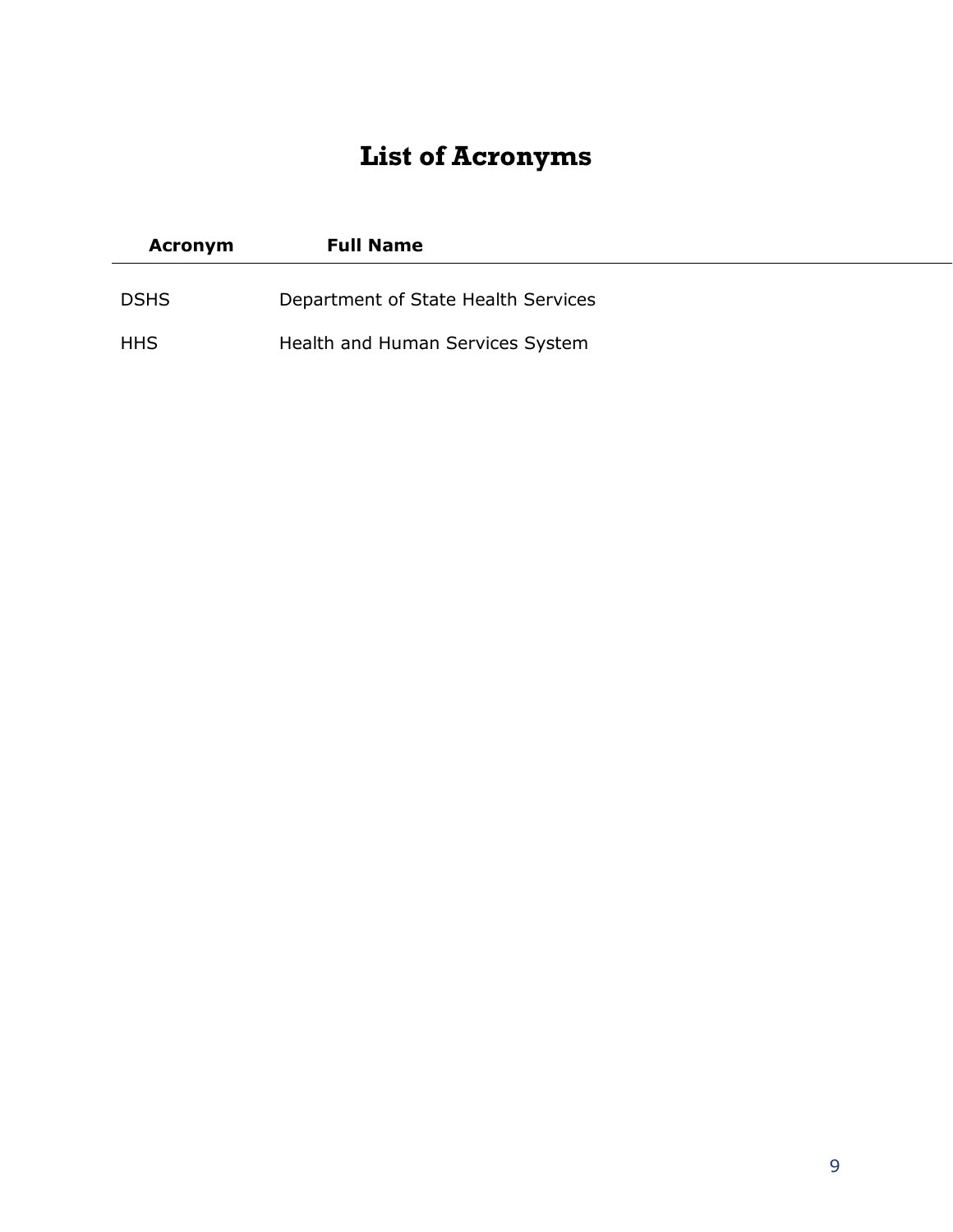<span id="page-11-0"></span>

| <b>Members</b>                  | <b>Task Force Position/Title</b>                                                                 |
|---------------------------------|--------------------------------------------------------------------------------------------------|
| Esmeralda Guajardo, MAHS        | Chair/Health Administrator, Cameron<br>County Department of Health and<br><b>Human Services</b>  |
| Hector F. Gonzalez, MD, MPH     | Vice-Chair/Director, City of Laredo<br><b>Health Department</b>                                  |
| Steven Kotsatos, RS             | Member/Director, Health and Code<br>Enforcement, City of McAllen                                 |
| Eduardo Olivarez                | Member/Chief Administrative Officer,<br>Hidalgo County Health and Human<br><b>Services</b>       |
| Josue Ramirez, MPA              | Member, Director, Health Department,<br>City of Harlingen                                        |
| Robert Resendes, MBA, MT (ASCP) | Member, Director, City of El Paso<br>Department of Health                                        |
| Arturo Rodriguez, DNP, MPH, CPM | Member, Interim Public Health Director/<br>Assistant City Manager, City of<br><b>Brownsville</b> |
| Emilie Prot, DO, MPH            | Member/Medical Director, Public Health<br>Region 11, Texas DSHS                                  |
| Lillian Ringsdorf, MD, MPH      | Member/Medical Director, Public Health<br>Region 8, Texas DSHS                                   |
| Vacant                          | Region 9/10                                                                                      |
| Eddie Lucio, Jr.                | Ex-Officio Member, Texas State<br>Senator, District 27                                           |
| R.D. (Bobby) Guerra             | Ex-Officio Member, Texas State<br>Representative, District 41                                    |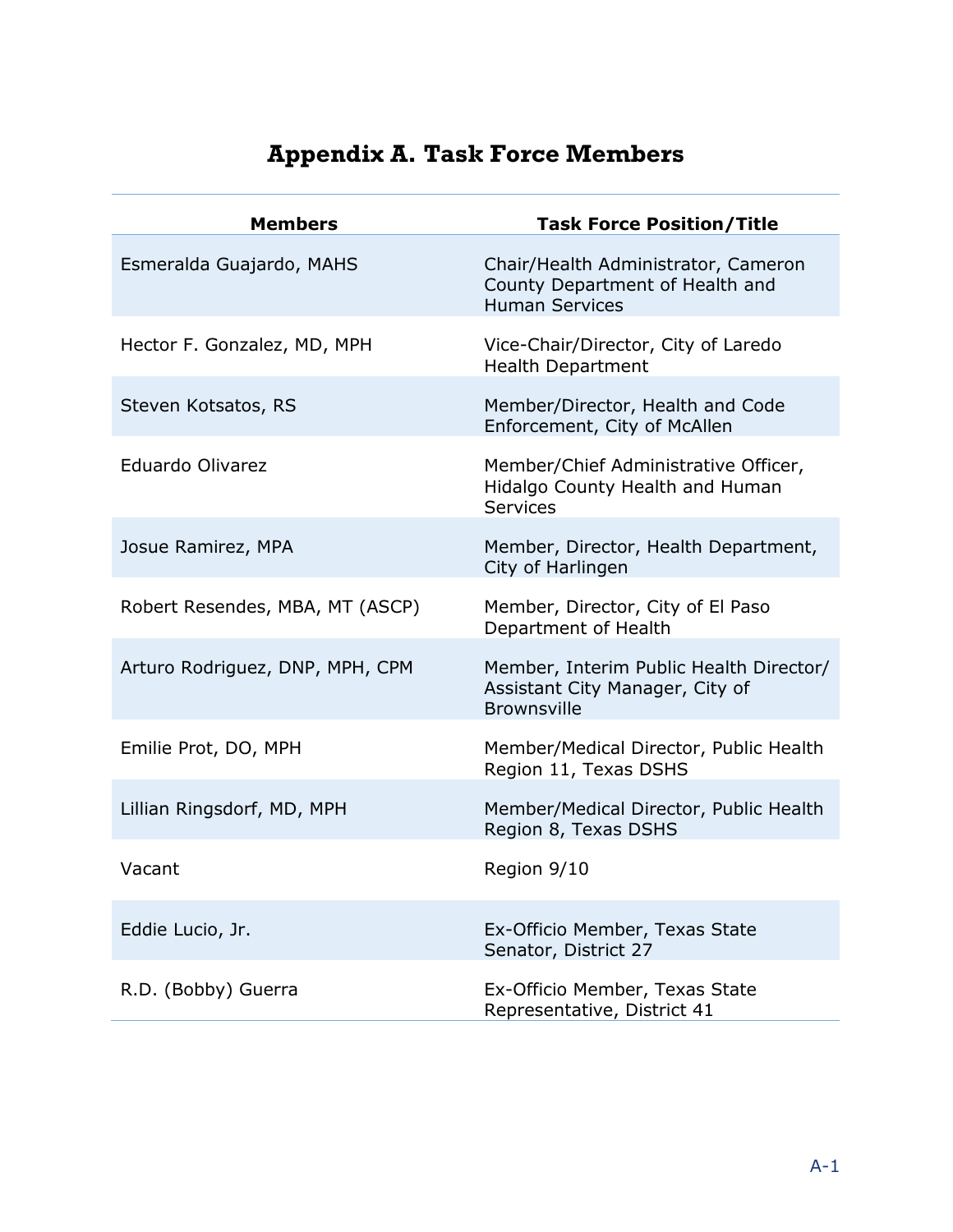# **Appendix B. Border Health Data Review**

# <span id="page-12-1"></span><span id="page-12-0"></span>**Communicable Diseases**

#### **Tuberculosis Incidence**

Tuberculosis (TB) rates have declined since the mid-2000s, but rates remain higher for the Texas border than for the state overall and the United States overall.



Source: The Texas data were compiled from various summary files by Texas Department of State Health Services.

[http://www.dshs.texas.gov/IDCU/disease/TB/statistics.](http://www.dshs.texas.gov/IDCU/disease/TB/statistics) Accessed October 17, 2017. The national data through 2015 are from Centers for Disease Control and Prevention, [https://www.cdc.gov/tb/statistics/tbcases.htm.](https://www.cdc.gov/tb/statistics/tbcases.htm) Accessed October 17, 2017. The national data for 2016 are from Centers for Disease Control and Prevention,

[https://www.cdc.gov/mmwr/volumes/66/wr/mm6611a2.htm?s\\_cid=mm6611a2\\_w.](https://www.cdc.gov/mmwr/volumes/66/wr/mm6611a2.htm?s_cid=mm6611a2_w) Accessed October 17, 2017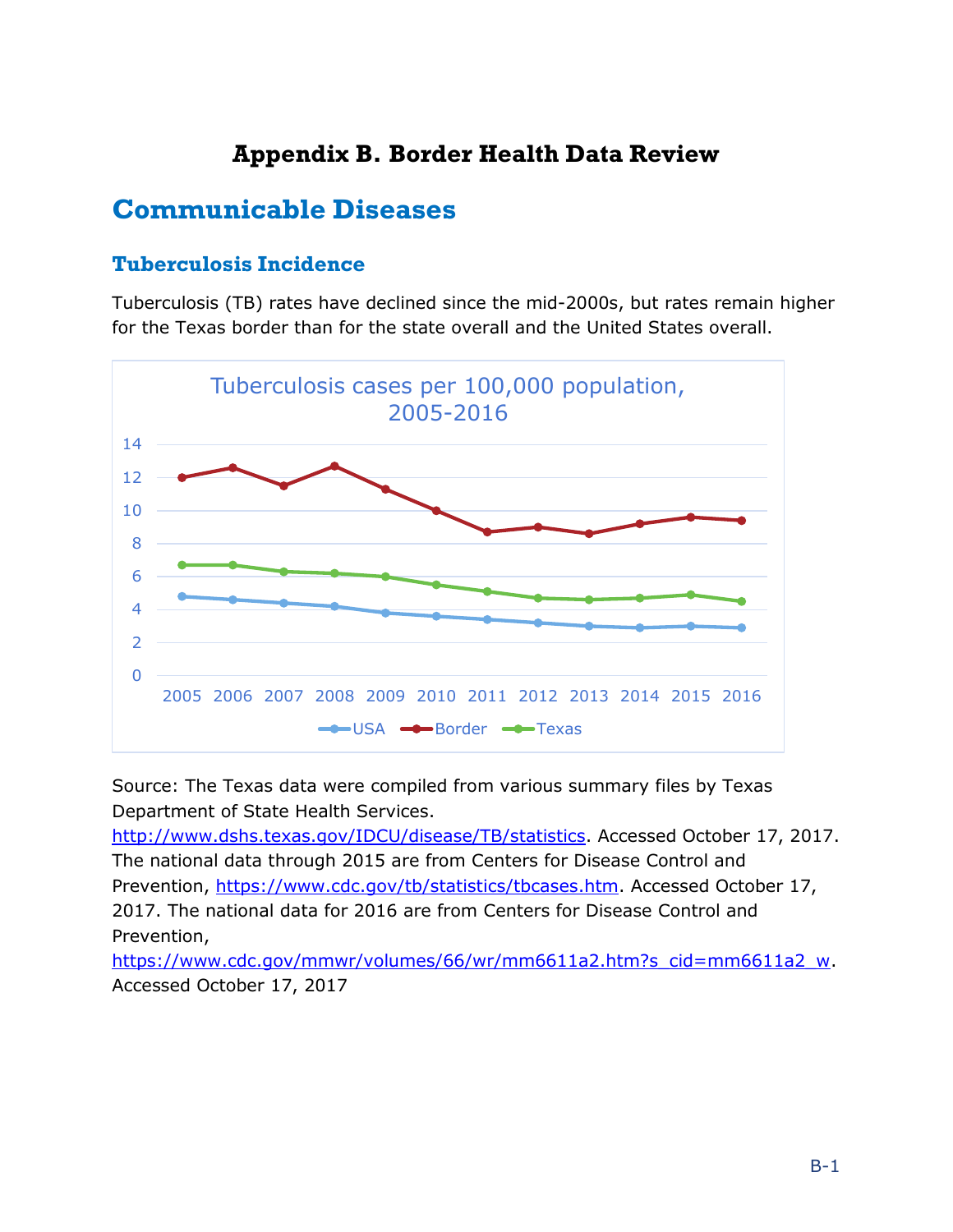## **Sexually Transmitted Diseases and Human Immunodeficiency Virus (STD / HIV)**

Late HIV diagnoses are those with a Stage 3 (AIDS) diagnosis within 3 months of HIV diagnosis. For several years, the percentage of late diagnoses for HIV has been noticeably higher along the Texas-Mexico border than in other areas of Texas. The dark blue line at the top in the figure below illustrates HIV late diagnoses along the Texas border.

In 2015 (the most recent year for which data are currently available), 35.3 percent of HIV diagnoses along the border were late. This is in contrast with a [Texas HIV](https://txhivsyndicateorg.files.wordpress.com/2017/08/2017-2021-texas-hiv-plan.pdf)  [plan](https://txhivsyndicateorg.files.wordpress.com/2017/08/2017-2021-texas-hiv-plan.pdf) goal of no more than 20 percent late diagnoses in Texas by 2021.



Source: HIV/STD DSHS Program, Texas Department of State Health Services. Data provided January 26, 2018.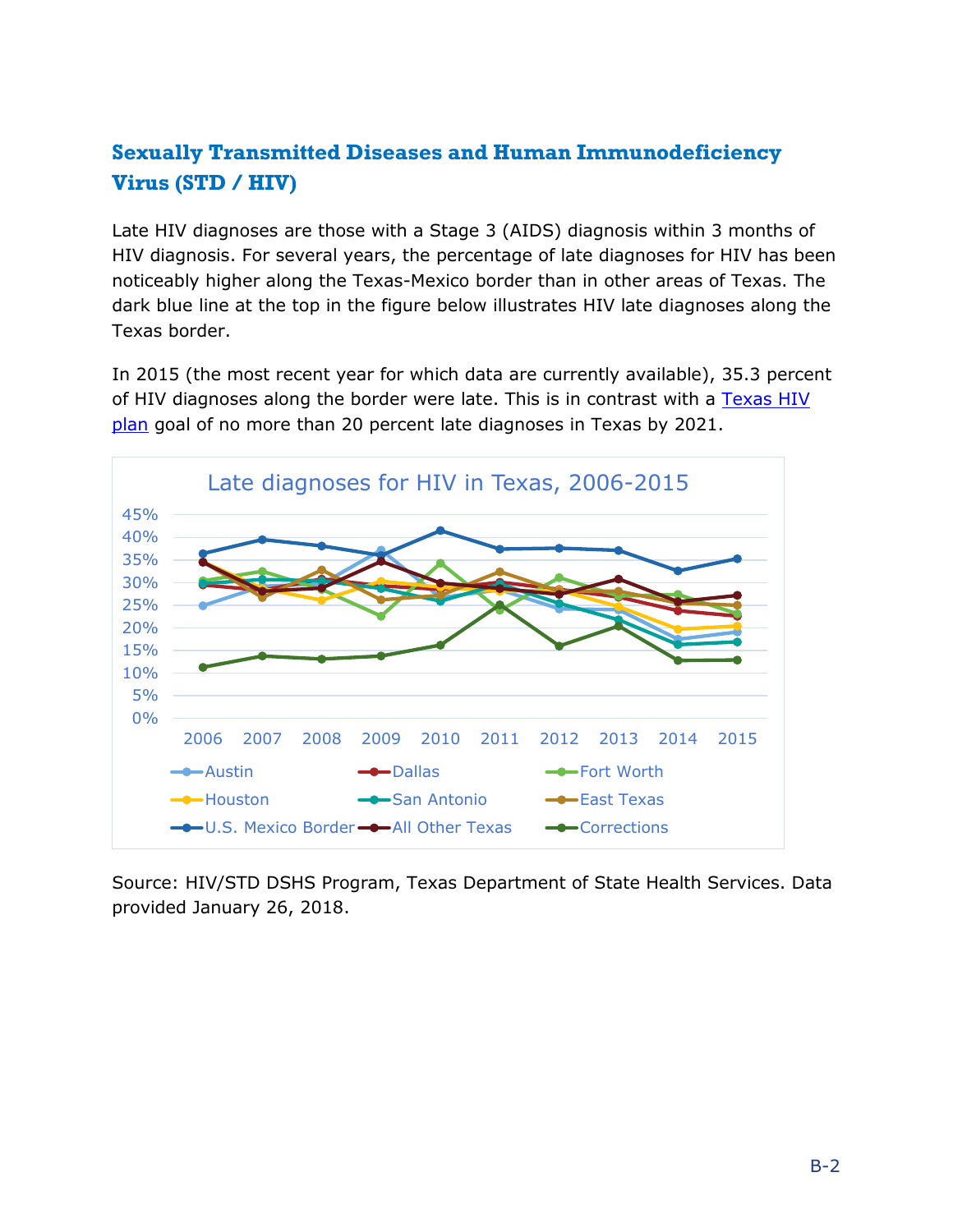# <span id="page-14-0"></span>**Environmental Health**

#### **Foodborne and Waterborne Diseases**

Rates of foodborne and waterborne diseases can vary considerably from one year to another, but high rates of these conditions were documented in several border counties in the most recent year for which data are available.

| <b>County</b>    | <b>Campylobacteriosis</b> | <b>Cryptosporidiosis</b> | <b>Salmonellosis</b> | <b>Shigellosis</b> |
|------------------|---------------------------|--------------------------|----------------------|--------------------|
| Cameron          | 8.3                       | 4.8                      | 12.5                 | 18.1               |
| Hidalgo          | 52.2                      | 6.9                      | 12.7                 | 21.8               |
| Webb             | 6.9                       | 1.7                      | 13.8                 | 3.5                |
| Maverick         | 16.7                      | $\overline{0}$           | 21.7                 | 26.7               |
| Val Verde        | 15.5                      | 5.8                      | 19.4                 | 40.7               |
| El Paso          | 7.1                       | 0.3                      | 13.9                 | 4.4                |
| Texas<br>(state) | 16.5                      | 2.6                      | 20.9                 | 15.5               |

#### **Foodborne and waterborne diseases, cases per 100,000 residents, 2016**

Source: Texas Department of State Health Services, Texas Annual Report 2016. [https://www.dshs.texas.gov/IDCU/data/annual/2016-Texas-Annual-](https://www.dshs.texas.gov/IDCU/data/annual/2016-Texas-Annual-Report/2016.pdf)[Report/2016.pdf.](https://www.dshs.texas.gov/IDCU/data/annual/2016-Texas-Annual-Report/2016.pdf) Accessed January 30, 2018.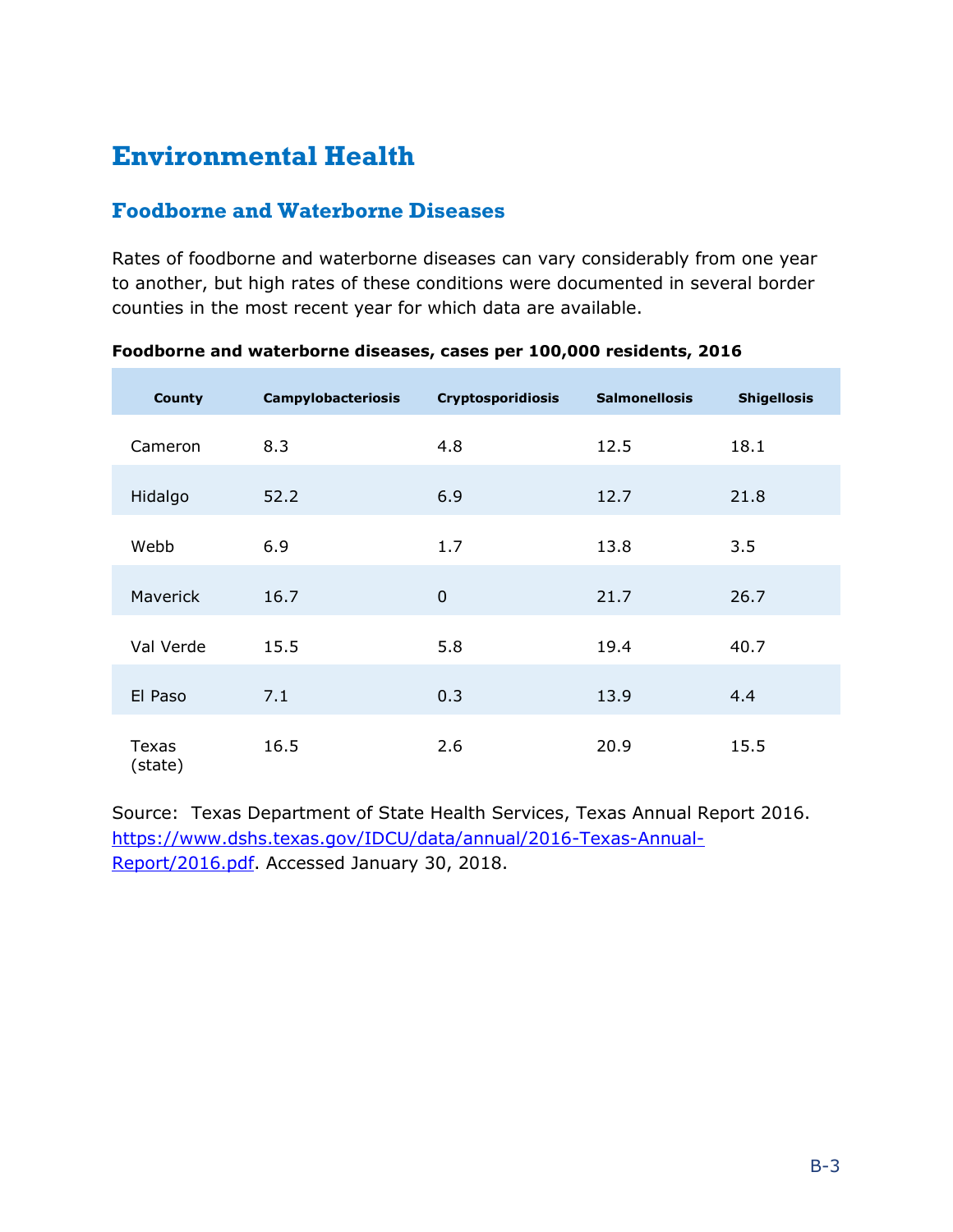# <span id="page-15-0"></span>**Chronic Diseases, Mental Health, and Accidents and Injury**

### **Diabetes Mortality**

The death rate due to diabetes is higher in Texas border counties than in Texas non-border counties, Texas as a whole, and the US as a whole.



Sources: Texas data are from Texas Department of State Health Services, ICD-10 Death Statistics for the State of Texas. [http://soupfin.tdh.state.tx.us/death10.htm.](http://soupfin.tdh.state.tx.us/death10.htm) Accessed October 16, 2017. Data are age adjusted with 2000 Standard Population. US national data are from the Centers for Disease Control and Prevention, Compressed Mortality File 1999-2015 Series 20 No. 2U, 2016. http://wonder.cdc.gov/cmf-icd10.html</u>. Accessed October 16, 2017. Data are age adjusted with the 2000 US Standard Population.